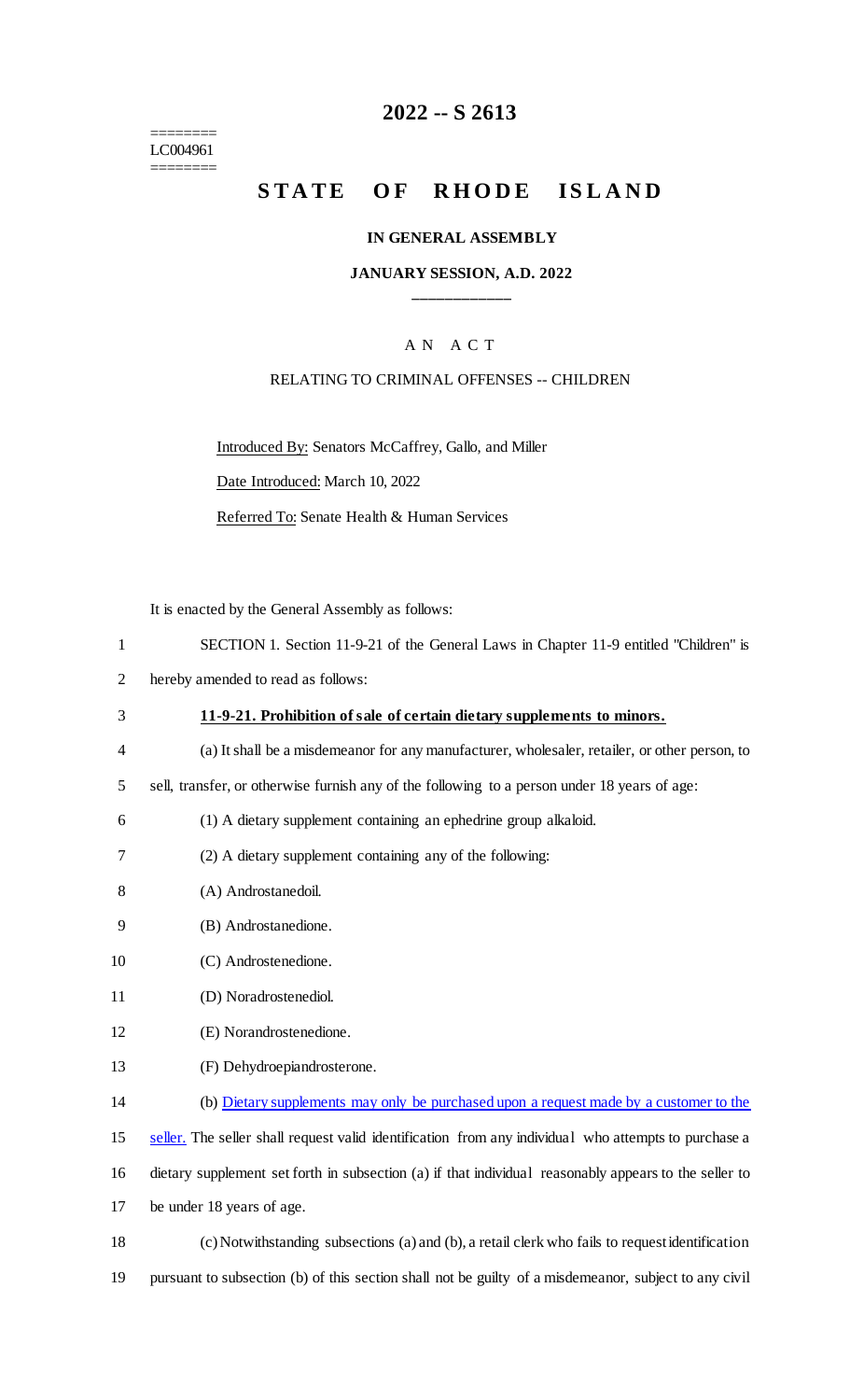- penalties, or subject to any disciplinary action or discharge by his or her employer.
- 2 (d) Any retail establishment that sells over-the-counter dietary supplements shall limit
- access to such products in a manner designed to prevent the misuse or abuse of such products.
- Products shall not be directly accessible by customers, and may only be accessed by a retail clerk.
- (e) Retail establishments shall conspicuously post at each purchase counter a notice
- communicating that certain over-the-counter diet pills, or dietary supplements are known to cause
- gastrointestinal impairment, tachycardia, hypertension, myocardial infarction, stroke, severe liver
- injury sometimes requiring transplant or leading to death, organ failure, other serious injury, and
- death.
- (f) Whoever violates this section shall be punished by a fine of no more than \$2,000.
- SECTION 2. This act shall take effect upon passage.

#### ======== LC004961 ========